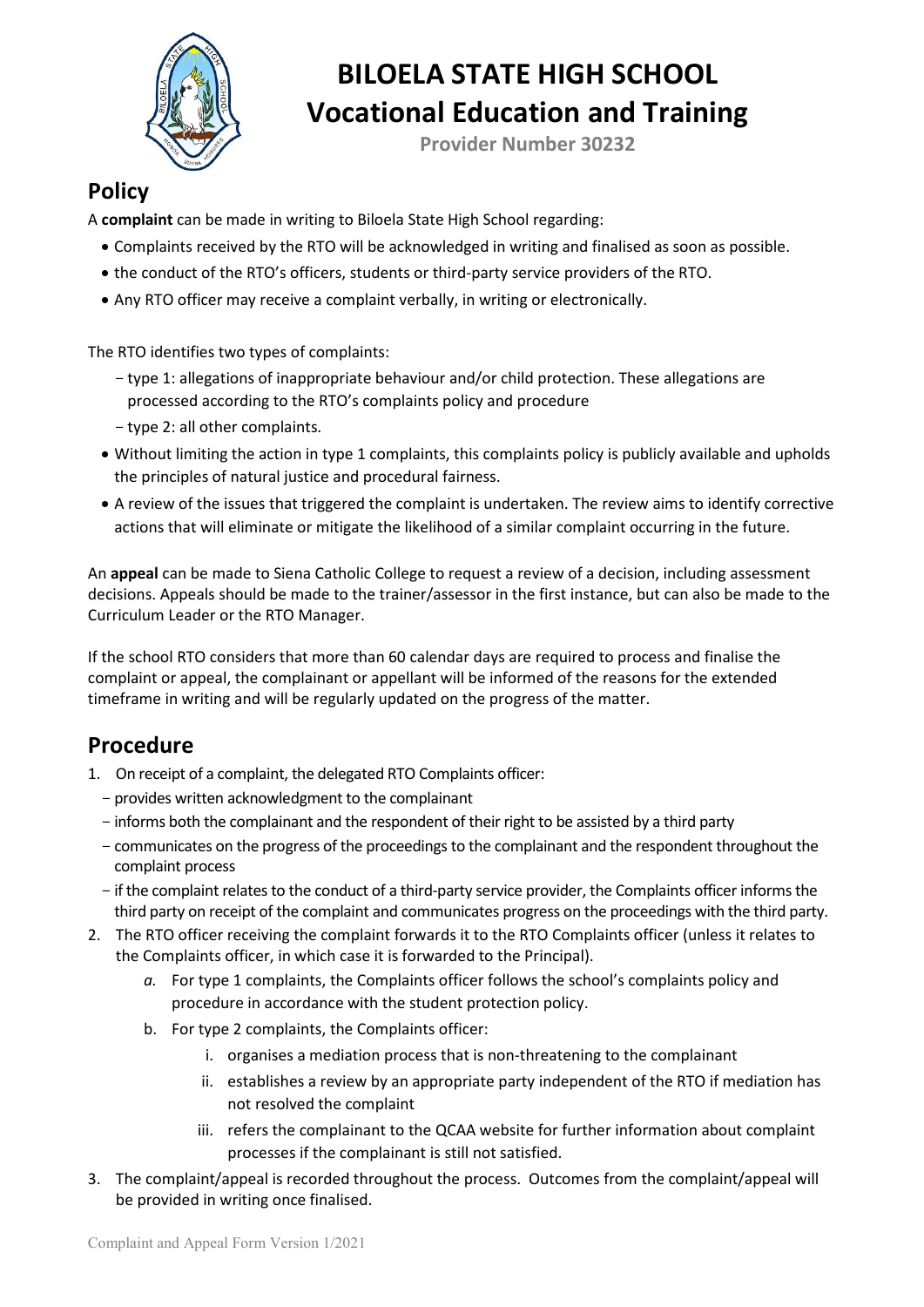

## **BILOELA STATE HIGH SCHOOL Vocational Education and Training**

**Provider Number 30232**

### **COMPLAINT FORM**

| Date: ___________________________                                                                              |                                                                                  |  |  |
|----------------------------------------------------------------------------------------------------------------|----------------------------------------------------------------------------------|--|--|
| <b>Nature of Complaint/Appeal</b>                                                                              |                                                                                  |  |  |
| Please use specific details (dates etc)                                                                        |                                                                                  |  |  |
|                                                                                                                |                                                                                  |  |  |
|                                                                                                                |                                                                                  |  |  |
|                                                                                                                |                                                                                  |  |  |
|                                                                                                                |                                                                                  |  |  |
|                                                                                                                |                                                                                  |  |  |
|                                                                                                                |                                                                                  |  |  |
|                                                                                                                |                                                                                  |  |  |
| How would you like to see this resolved?                                                                       |                                                                                  |  |  |
|                                                                                                                | ,我们也不会有什么。""我们的人,我们也不会有什么?""我们的人,我们也不会有什么?""我们的人,我们也不会有什么?""我们的人,我们也不会有什么?""我们的人 |  |  |
|                                                                                                                |                                                                                  |  |  |
|                                                                                                                |                                                                                  |  |  |
|                                                                                                                |                                                                                  |  |  |
|                                                                                                                |                                                                                  |  |  |
|                                                                                                                |                                                                                  |  |  |
| Complaint Against 2008 2009 2010 2020 2021 2022 2023 2024 2022 2023 2024 2022 2023 2024 2022 2023 2024 2022 20 |                                                                                  |  |  |
|                                                                                                                |                                                                                  |  |  |
|                                                                                                                |                                                                                  |  |  |